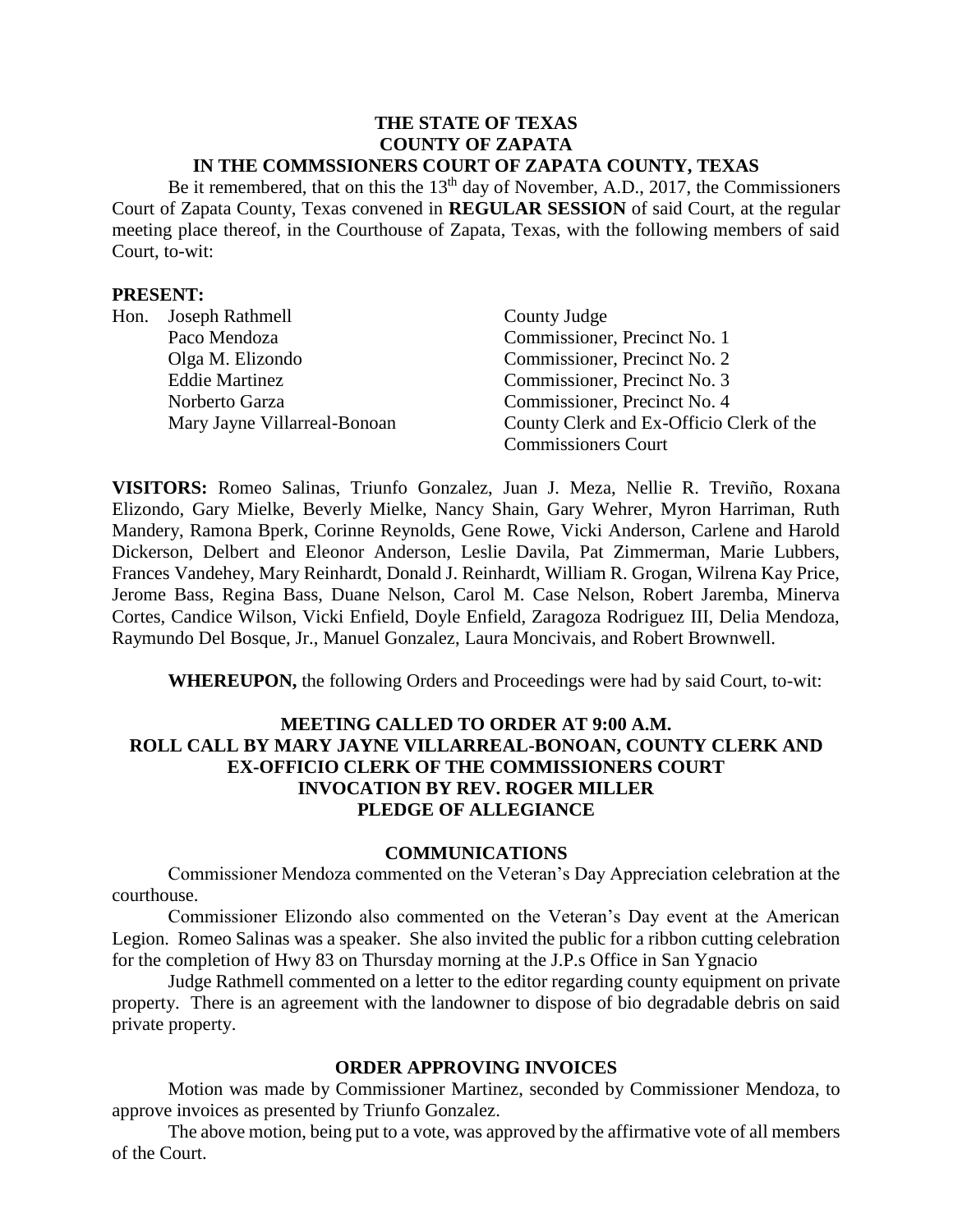#### **ORDER APPROVING TREASURER'S REPORT**

Motion was made by Commissioner Garza, seconded by Commissioner Mendoza, to approve Treasurer's Report as requested by Hon. Romeo Salinas, County Treasurer.

The above motion, being put to a vote, was approved by the affirmative vote of all members of the Court.

#### **ORDER APPROVING CHECKS ISSUED**

Motion was made by Commissioner Garza, seconded by Commissioner Martinez, to approve checks issued as requested by Hon. Romeo Salinas, County Treasurer.

The above motion, being put to a vote, was approved by the affirmative vote of all members of the Court.

#### **TAX / ASSESSOR COLLECTOR'S REPORT**

Luis L. Gonzalez, Tax Assessor/Collector, reported collections of Motel-Hotel Tax in an amount of \$4,755.28 for a year to date total of \$148,133.93 and tax collections in an amount of \$4,387,438.66 for a total of 43% total collections.

#### **PRESENTATION BY TOM LOGAN OF VALLEY METRO**

Mr. Tom Logan of Valley Metro gave a brief presentation outlining the proposed service changes to implement Route 70, also known as the Zapata Route. Mr. Logan stated that the program has had minimal demand, therefore, they are working on a flex route.

## **ORDER APPROVING PROJECTS TO UTILIZE BALANCE FROM TXDOT COUNTY TRANSPORTATION INFRASTRUCTURE FUND GRANT PROGRAM**

Motion was made by Commissioner Garza, seconded by Commissioner Mendoza, to approve the selection of a project to utilize the remaining \$58,760.05 balance from the TxDot County Transportation Infrastructure Fund Grant Program. The areas selected are Pct 1: Lozano Street at Nicholson Subdivision and Pct. 3:  $11<sup>th</sup>$  Street – Hwy 83 – Jackson Street.

The above motion, being put to a vote, was approved by the affirmative vote of all members of the Court.

## **ORDER APPROVING AN INTERLOCAL AGREEMENT FOR FY 2018 – 2019 BETWEEN LUBBOCK COUNTY AND ZAPATA COUNTY FOR REGIONAL PUBLIC DEFENDER FOR CAPITAL CASES**

Motion was made by Commissioner Mendoza, seconded by Commissioner Garza, to approve an Interlocal Agreement for FY 2018-2019 between Lubbock County, Texas and Zapata County, Texas for the Regional Public Defender for Capital Cases, Zapata County's contribution will be \$5,488 as requested by Hon. Joe Rathmell, County Judge.

The above motion, being put to a vote, was approved by the affirmative vote of all members of the Court.

## **ORDER APPROVING PAYMENT OF INVOICE FROM PREMIER ENGINEERING FOR SERVICES RELATING TO RAMIREÑO WATER LINE EXTENSION**

Motion was made by Commissioner Martinez, seconded by Commissioner Garza, to approve the payment of an invoice totaling \$4,400 to Premier Engineering for services relating to the Ramireño water line extension as requested by Hon. Joe Rathmell, County Judge.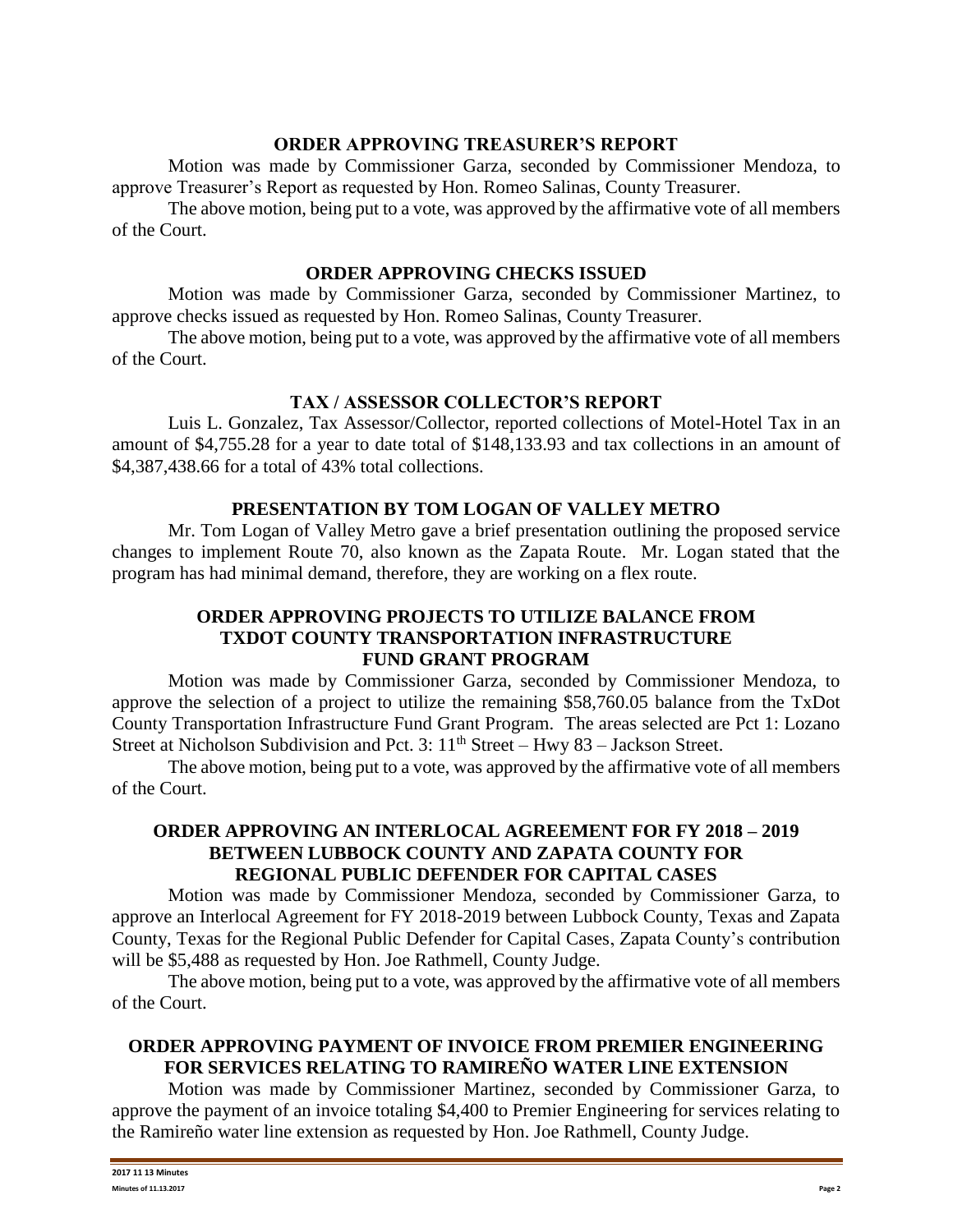The above motion, being put to a vote, was approved by the affirmative vote of all members of the Court.

## **ORDER APPROVING TO HIRE TEMPORARY EMPLOYEE AT JUSTICE OF THE PEACE PRECINCT 3 OFFICE**

Motion was made by Commissioner Martinez, seconded by Commissioner Garza, to approve to hire a temporary employee for the Justice of the Peace, Precinct 3 Office as requested by Hon. Fernando Muñoz, Justice of the Peace, Pct. 3.

The above motion, being put to a vote, was approved by the affirmative vote of all members of the Court.

## **ORDER APPROVING USE OF TOBACCO FUND FOR AMBULANCE REMOUNT OF UNIT 109**

Motion was made by Commissioner Martinez, seconded by Commissioner Garza, to approve the use of \$35,956 from the Tobacco Fund for the ambulance remount of Unit 109. Department currently has \$55,000 of the quoted \$90,956.00 as requested by Chief J.J. Meza, Zapata County Fire Department.

The above motion, being put to a vote, was approved by the affirmative vote of all members of the Court.

### **ORDER APPROVING PURCHASE OF TWO CARDIAC MONITORS WITH FUNDS FROM TOBACCO FUND**

Motion was made by Commissioner Mendoza, seconded by Commissioner Garza, to approve the purchase of two cardiac monitors with funds from the Tobacco Fund for \$36,000 as requested by Chief J.J. Meza, Zapata County Fire Department.

The above motion, being put to a vote, was approved by the affirmative vote of all members of the Court.

### **ORDER APPROVING AN INCREASE IN MILEAGE RATE FOR AMBULANCE RUNS**

Motion was made by Commissioner Martinez, seconded by Commissioner Garza, to approve an increase in mileage rate for ambulance runs to \$13 per mile as requested by Chief J.J. Meza, Zapata County Fire Department.

The above motion, being put to a vote, was approved by the affirmative vote of all members of the Court.

## **ORDER APPROVING PURCHASE OF NEW COMPUTER FOR ZAPATA COUNTY FIRE DEPARTMENT**

Motion was made by Commissioner Martinez, seconded by Commissioner Garza, to approve the purchase of a new computer for the Zapata County Fire Department, for the price of \$1,105.82, to be paid out of Computer Hardware (10-409-335) as requested by Chief J.J. Meza, Zapata County Fire Department.

The above motion, being put to a vote, was approved by the affirmative vote of all members of the Court.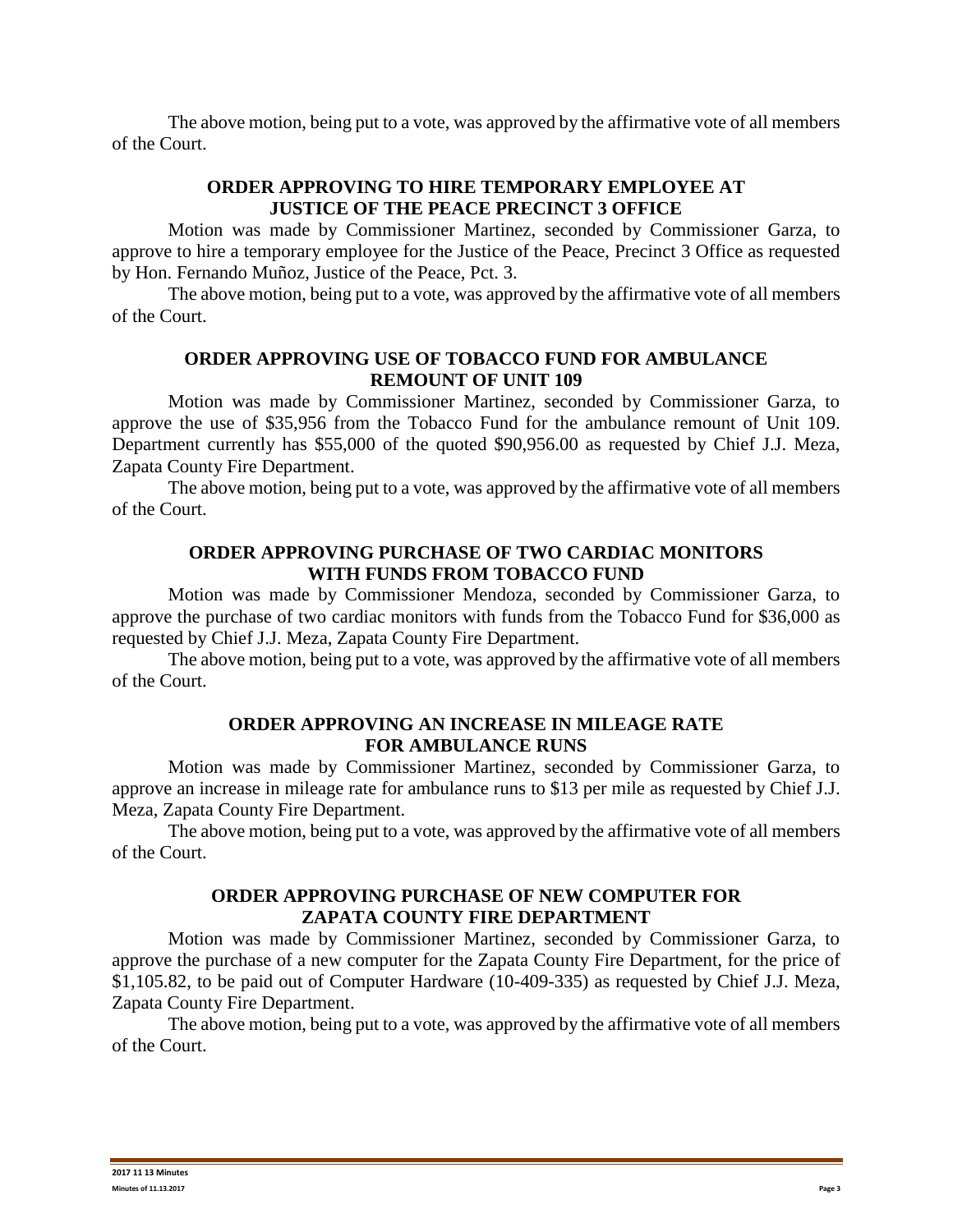#### **ORDER APPROVING PURCHASE OF A THREE-YEAR FIREWALL SECURITY LICENSE FOR ZAPATA COUNTY FIRE DEPARTMENT**

Motion was made by Commissioner Garza, seconded by Commissioner Elizondo, to approve the purchase of a three-year firewall security license for the Zapata County Fire Department from Computer Hardware (10-409-335) as requested by Chief J.J. Meza, Zapata County Fire Department.

The above motion, being put to a vote, was approved by the affirmative vote of all members of the Court.

## **ORDER APPROVING ADDITION OF ORTHO DENTAL PROPOSAL TO AMERITAS DENTAL PLAN**

Motion was made by Commissioner Mendoza, seconded by Commissioner Garza, to approve the addition of the Ortho Dental proposal to the Ameritas dental plan as requested by Nellie R. Treviño, Personnel Director.

The above motion, being put to a vote, was approved by the affirmative vote of all members of the Court.

## **ORDER APPROVING JESUS RODRIGUEZ AS RECOMMENDED THE COURT FOR CANDIDATE TO FILL COUNTY EXTENSION AGENT-AGRICULTURE AND NATURAL RESOURCES POSITION SERVING ZAPATA COUNTY**

Motion was made by Commissioner Garza, seconded by Commissioner Mendoza, to approve Jesus Rodriguez as recommended by the court for candidate to fill the County Extension Agent – Agriculture and Natural Resources position serving Zapata County effective January 1, 2018 and to confirm the county's continuing support of \$18,373.00 for the county's part of the agent's salary as requested by Dr. Ruben Saldaña, Texas A & M AgriLife Extension.

The above motion, being put to a vote, was approved by the affirmative vote of all members of the Court.

### **ORDER APPROVING PAYMENT OF INVOICES FOR ZAPATA COUNTY WATER TREATMENT PROJECT AND PROGRESS REPORT**

Motion was made by Commissioner Mendoza, seconded by Commissioner Garza, to approve invoice in the amount of \$111,625 payable to EJCDC and an invoice in the amount of \$14,079.76 payable to Premier Engineering for the Zapata County Wastewater Treatment Plant Project as requested by Manuel Gonzalez, Premier Engineering. Project is on schedule in spite of six days of rain. Foundation for clarifiers in underway along with excavation.

The above motion, being put to a vote, was approved by the affirmative vote of all members of the Court.

## **ORDER APPROVING PAYMENT OF INVOICES FOR ZAPATA COUNTY TRUMAN PHELPS SEWER IMPROVEMENT PROJECT AND PROGRESS REPORT**

Motion was made by Commissioner Martinez, seconded by Commissioner Garza, to approve invoice in the amount of \$10,141.25 payable to EJCDC Zapata County Truman Phelps Sewer Improvement Project as requested by Manuel Gonzalez, Premier Engineering. A total of 10 homes have been connected and four are pending connections. The project must be completed by November 19.

The above motion, being put to a vote, was approved by the affirmative vote of all members of the Court.

| 2017 11 13 Minutes<br>.      |        |
|------------------------------|--------|
| <b>Minutes of 11.13.2017</b> | Page 4 |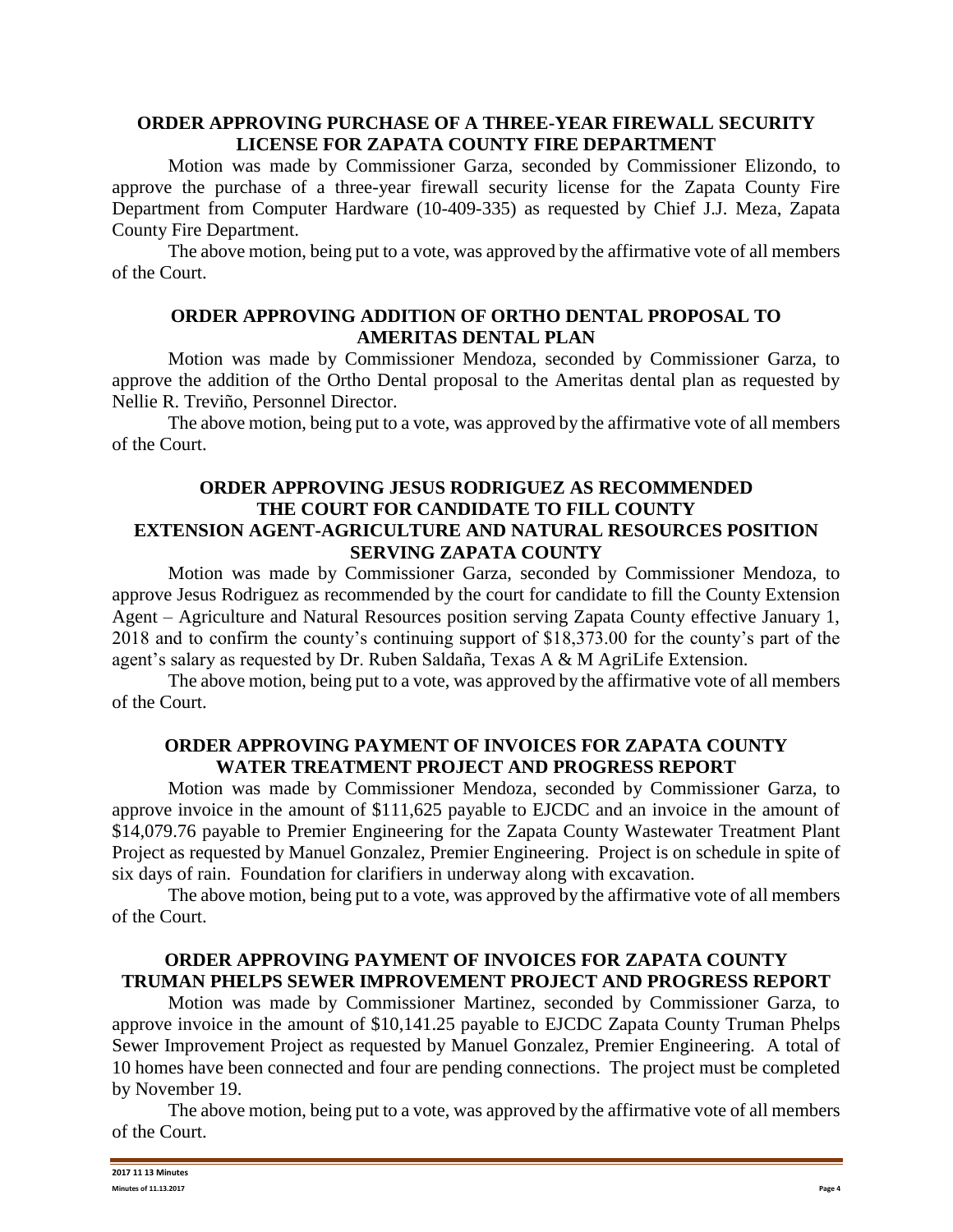# **ORDER APPROVING RENTAL FEE WAIVER FOR USE OF ZAPATA COUNTY PAVILION FOR MARIACHI HALCON FUNDRAISER**

Motion was made by Commissioner Martinez, seconded by Commissioner Elizondo, to approve request for rental fee waiver for the use of the Zapata County Pavilion for a Zapata Mariachi Halcon Fundraiser, they will do clean-up after the event, as requested by Mariachi Halcon Booster Club.

The above motion, being put to a vote, was approved by the affirmative vote of all members of the Court.

### **ORDER APPROVING RENTAL FEE WAIVER FOR USE OF ZAPATA COUNTY PAVILION FOR ZAPATA HIGH SCHOOL CLASS OF 2018 FUNDRAISER – ZUMBA FIT CAMP FOR KIDS**

Motion was made by Commissioner Elizondo, seconded by Commissioner Garza, to approve request for rental fee waiver for the use of the Zapata County Pavilion on November 20, 2017 for the Zapata High School Class of 2018 fundraiser – Zumba Fit Camp for Kids as requested by Minerva Cortes, Zapata High School Class of 2018.

The above motion, being put to a vote, was approved by the affirmative vote of all members of the Court.

## **NO ACTION WAS TAKEN ON THE FOLLOWING ITEM**

28. To oppose the renaming of streets within the Four Seasons subdivision as requested by Four Seasons Homeowners Association.

*Vicky Anderson addressed the Court asking that street names not be changed. Changes to street names will cause undue burden on over 200 residents. They would have to update addresses for correspondence and, more importantly, 911 services could also be affected or interrupted and be life threatening for residents.*

## **ORDER DENYING STREET NAME CHANGES**

Motion was made by Commissioner Mendoza, seconded by Commissioner Garza, to deny request by Carol Case-Nelson, Member-Manager of Shady Haven, regarding permission for name changes on private roads in the Four Seasons Subdivision to simplify and clarify existing roads and order for Carol Case-Nelson to re-install original street signs on streets.

The above motion, being put to a vote, was approved by the affirmative vote of all members of the Court.

## **REPORT FOR DELINQUENT TAX COLLECTIONS**

Mr. Michael G. Cano, Partner-Linebarger Goggan Blair Sampson, LLP, presented the Court with a report for delinquent tax collections for the period of September 1, 2016 thru August 31, 2017, report attached for the record.

# **ORDER TO TABLE REQUEST BY JOHN ALBERT, AGENT – CARSON & BARNES CIRCUS TO USE ZAPATA COUNTY FAIRGROUNDS**

Motion was made by Commissioner Garza, seconded by Commissioner Martinez, to table request by John Albert, Agent – Carson & Barnes Circus, regarding request to use the Zapata County Fairgrounds by the Carson & Barnes Circus on February 28, 2018 for a tented circus performance. A fee of \$500 to be paid to Zapata County and circus will perform clean up after performance.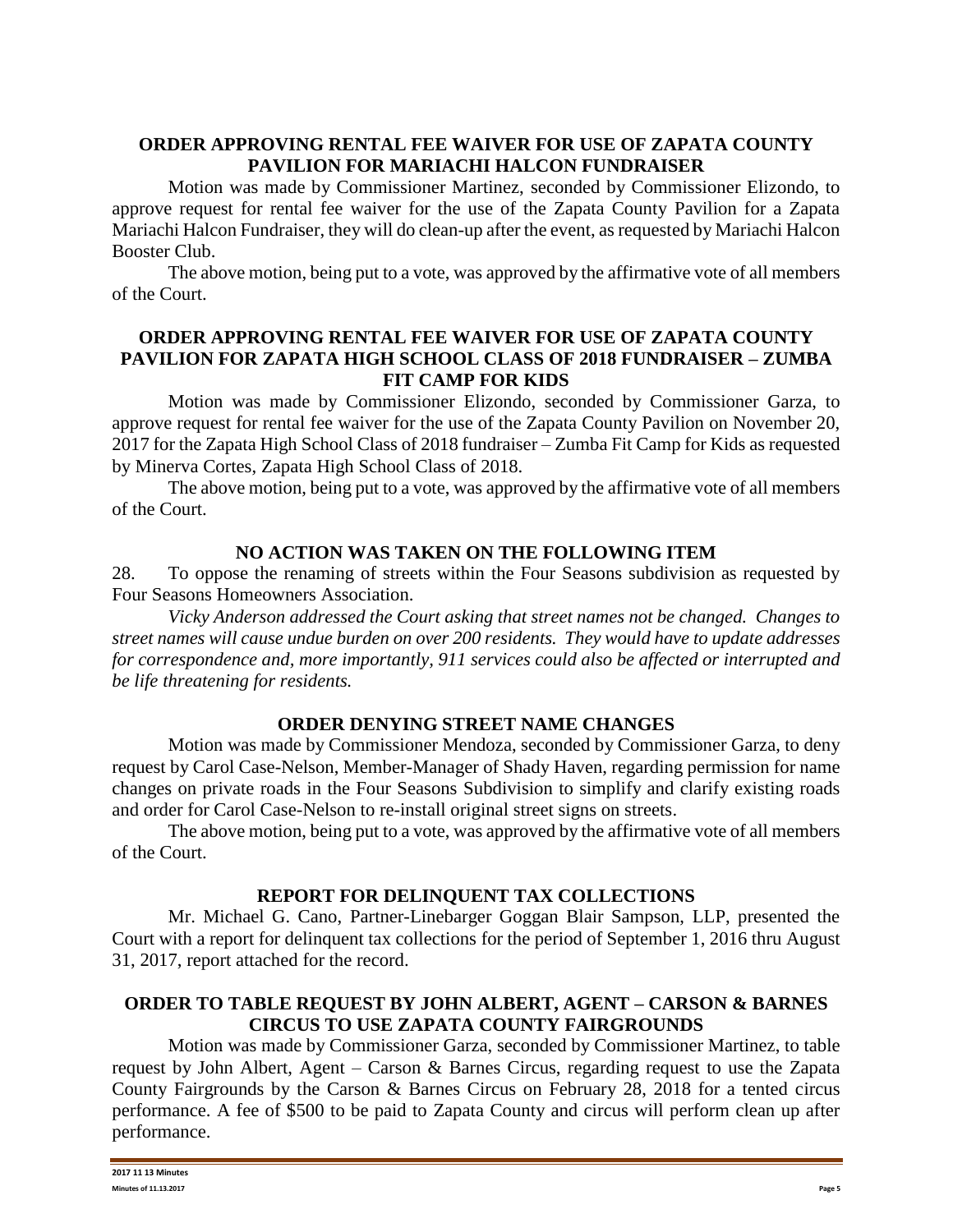The above motion, being put to a vote, was approved by the affirmative vote of all members of the Court.

#### **ORDER APPROVING INSTALLATION OF SECURITY LIGHT**

Motion was made by Commissioner Martinez, seconded by Commissioner Garza, to approve the installation of a security light at the following location:

a. 398 Gonzalez Street (Falcon Shores Unit 1, Block 8, Lot 21)

as requested by Hon. Paco Mendoza, Commissioner Pct. 1.

The above motion, being put to a vote, was approved by the affirmative vote of all members of the Court.

### **ORDER APPROVING LINE ITEM TRANSFER**

Motion was made by Commissioner Martinez, seconded by Commissioner Garza, to approve the following line item transfer for the purchase of computer software:

| . .         | <b>DEPARTMENT</b> |        |        | <b>LINE</b><br><b>ITEM</b> | <b>FUND</b>                      | <b>AMOUNT</b> |
|-------------|-------------------|--------|--------|----------------------------|----------------------------------|---------------|
| <b>FROM</b> | Zapata<br>Library | County | Public | $10-650-$<br>427           | Workshop & Travel                | \$1,000.00    |
| <b>TO</b>   | Zapata<br>Library | County | Public | $10-650-$<br>335           | Computer Maintenance \\$1,000.00 |               |

as requested by Yanira Salinas, Library Director.

The above motion, being put to a vote, was approved by the affirmative vote of all members of the Court.

## **MOTION WAS MADE BY COMMISSIONER MENDOZA, SECONDED BY COMMISSIONER ELIZONDO, TO ENTER INTO EXECUTIVE SESSION**

### **MOTION WAS MADE BY COMMISSIONER GARZA, SECONDED BY COMMISSIONER MARTINEZ, TO RETURN TO REGULAR SESSION**

## **NO ACTION WAS TAKEN ON THE FOLLOWING ITEM DISCUSSED IN EXECUTIVE SESSION**

30./33. To review pay rate for slot #17 – Meter Reader and slot #23 Distribution at the Zapata County Waterworks and slot #3 at the Zapata County Wastewater and make changes as necessary as requested by Hon. Joe Rathmell, County Judge.

*Executive Session is requested pursuant to Texas Government Code Title 5, Sub Chapter D, Section 551.074, Personnel Matters.*